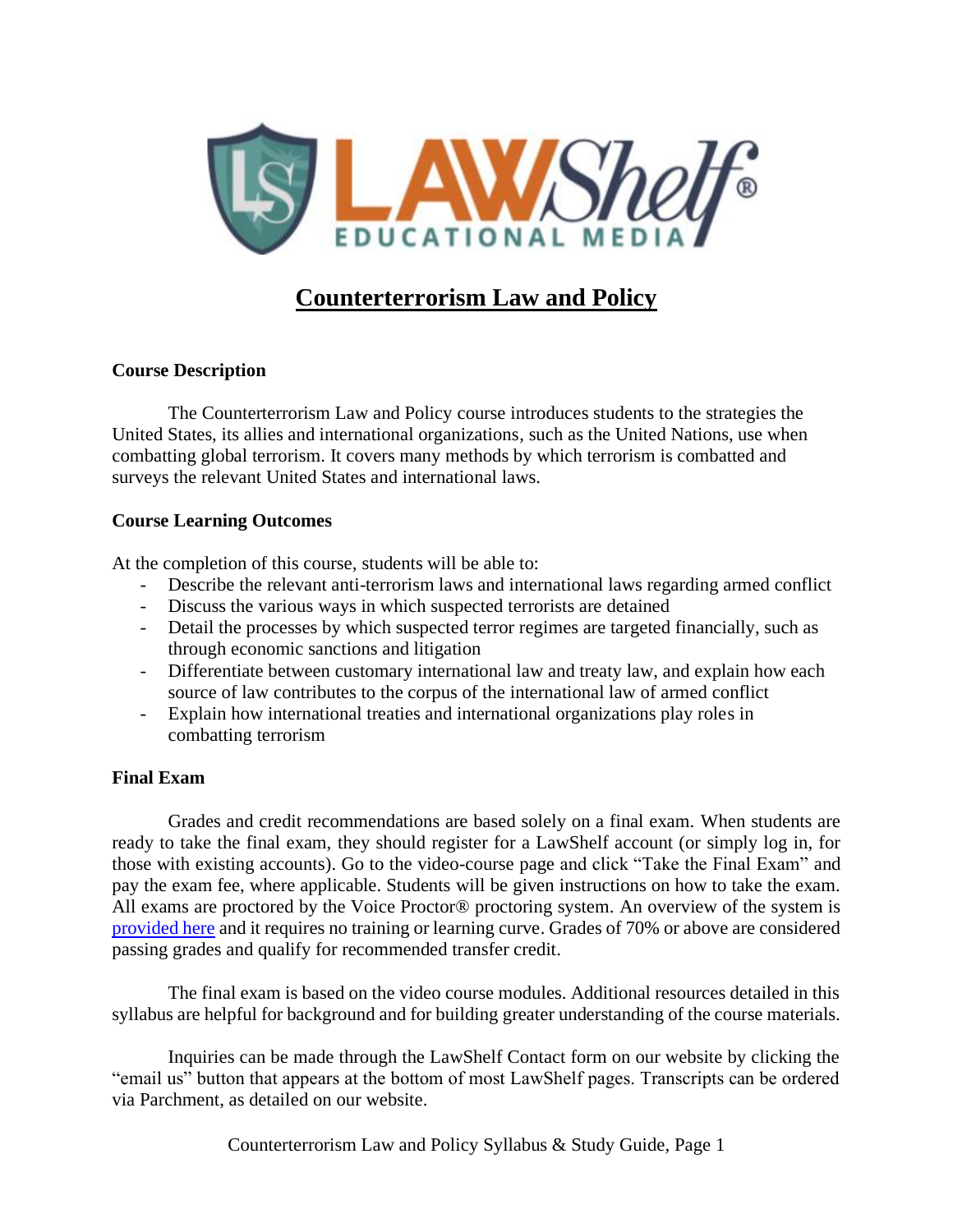#### **Case Studies**

Many LawShelf video courses include case studies. These do not necessarily teach new material but are meant to demonstrate how the materials covered in the course are applied by various courts. Concepts covered in the case studies are covered on the final exam; so watching the case studies is necessary before taking the exam. However, it is unnecessary to memorize the facts and details of the cases covered in these case studies.

#### **Self-Quizzes**

Video-course modules and case studies feature self-quizzes that consist of practice questions on the materials covered in the videos. These questions are presented for the benefit of the student and are important to review before taking the final exam because they are similar in style and substance to the questions on the final exam. These quizzes are not graded or monitored and there is no record of how students answer these questions. Students may answer these questions as many times as they like and are encouraged to keep re-taking the quizzes until they have mastered all the questions.

# **Study Guide**

## **Introductory Videos**

These videos provide background to help students better understand the main parts of the course, which are the video-course modules below.

**The Insurrection Act and Use of the US Military on US Soil [https://lawshelf.com/blogentryview/the-insurrection-act-and-use-of-the-us-military-on-us](https://lawshelf.com/blogentryview/the-insurrection-act-and-use-of-the-us-military-on-us-soil/)[soil/](https://lawshelf.com/blogentryview/the-insurrection-act-and-use-of-the-us-military-on-us-soil/)**

**Sayfullo Saipov: Enemy Combatant, Terrorist or Just a Plain Criminal? [https://lawshelf.com/blogentryview/sayfullo-saipov-enemy-combatant-terrorist-or-just-a](https://lawshelf.com/blogentryview/sayfullo-saipov-enemy-combatant-terrorist-or-just-a-plain-criminal/)[plain-criminal/](https://lawshelf.com/blogentryview/sayfullo-saipov-enemy-combatant-terrorist-or-just-a-plain-criminal/)**

**Congressional and Presidential War Powers under the US Constitution [https://lawshelf.com/shortvideoscontentview/congressional-and-presidential-war-powers](https://lawshelf.com/shortvideoscontentview/congressional-and-presidential-war-powers-under-the-us-constitution/)[under-the-us-constitution/](https://lawshelf.com/shortvideoscontentview/congressional-and-presidential-war-powers-under-the-us-constitution/)**